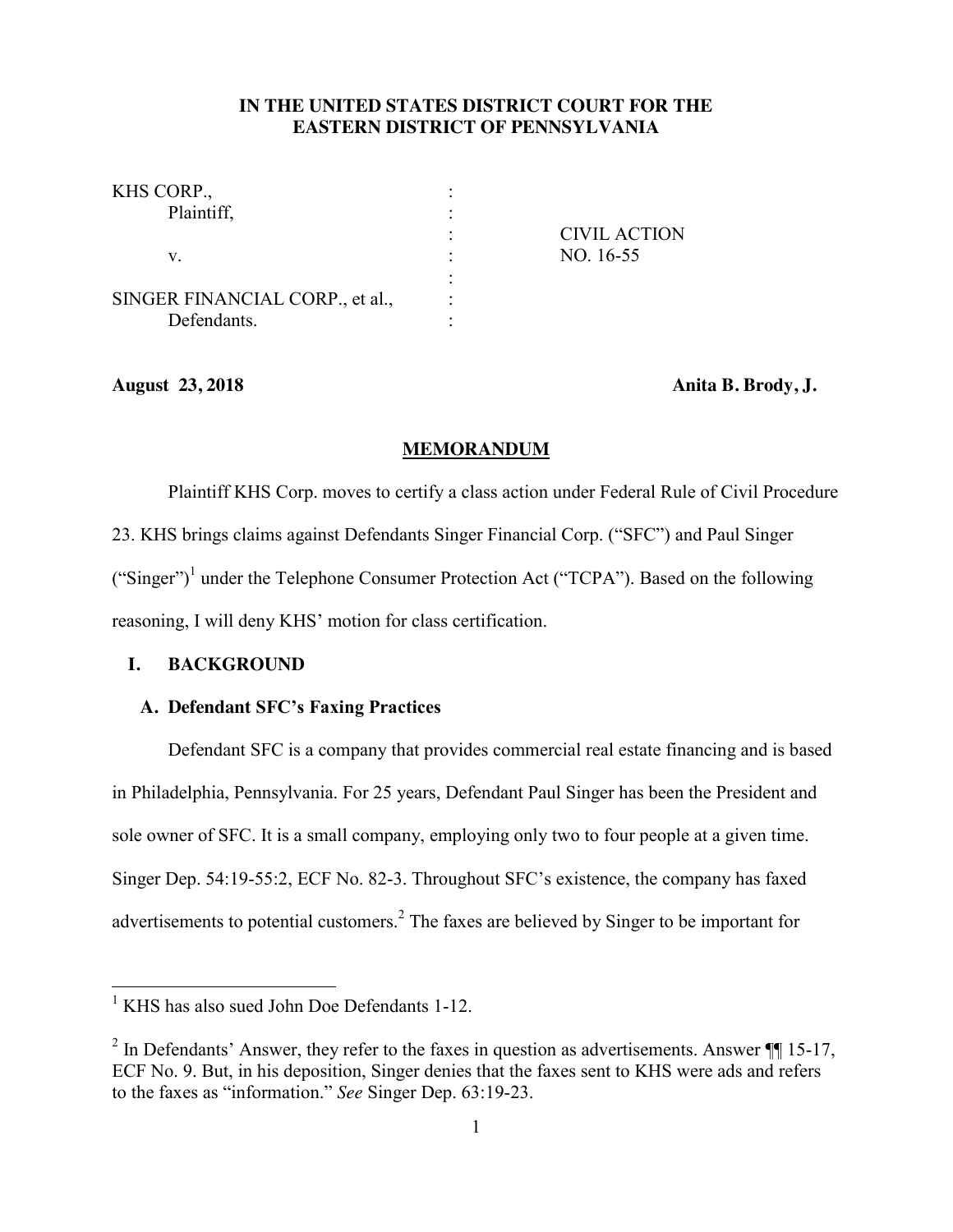generating business for SFC. *Id*. at 59:14-16. SFC uses faxing software to send its ads, and since at least 2014, it has been using the software, ActiveFax. *See id*. at 51:16-52:14.

SFC sent faxes to people and companies using a contact database with more than 3,000 entries. *Id*. at 36:3-14. Singer had created the database when he began SFC in 1992 and maintained it ever since. *Id*. at 35:7-12. It included real estate investors, realtors, bankers, attorneys and accountants. Singer states that he added the contacts over the years by either coldcalling, networking at Chamber of Commerce meetings, or meeting over lunch. *Id*. at 26:2-9. He avers that he has spoken personally to each contact, and he alleges that if he obtained a contact's fax number, it would have been during one of those conversations. *Id*.

Not only does Singer claim to have received every fax number in his database directly from each contact through phone or in-person conversations, but he also claims that he received permission from each contact to send a "faxed flyer on [SFC]." *Id*. at 46:10-22. Additionally, he states that he would follow up with each contact at least once a year and ask if it was "okay if [he] continue[s] to send [them] information" via fax. *Id.* at 48:5-18. One of SFC's employees, John Licari, states that he had observed Singer "call[] people on a regular, consistent basis every day," and that Singer would talk to "anywhere from 15 to 25 people during a day." Licari Dep. 46:1-11, ECF No. 82-8. In each of those conversations, Licari claims that Singer "always asks . . . if it is okay for him to send informational faxes." *Id*.

Using the database that Singer had built and maintained since 1992, SFC would send thousands of faxes a year. Singer Dep. 48:19-49:2. Singer made the decision about when and to whom to send faxes. *Id*. at 24:18-25:7. For example, during tax season Singer might decide to send faxes to accountants, and then he or an employee would compile the fax numbers of accountants from Singer's database of contacts. *See id*. at 24:14-28:7. Once the list was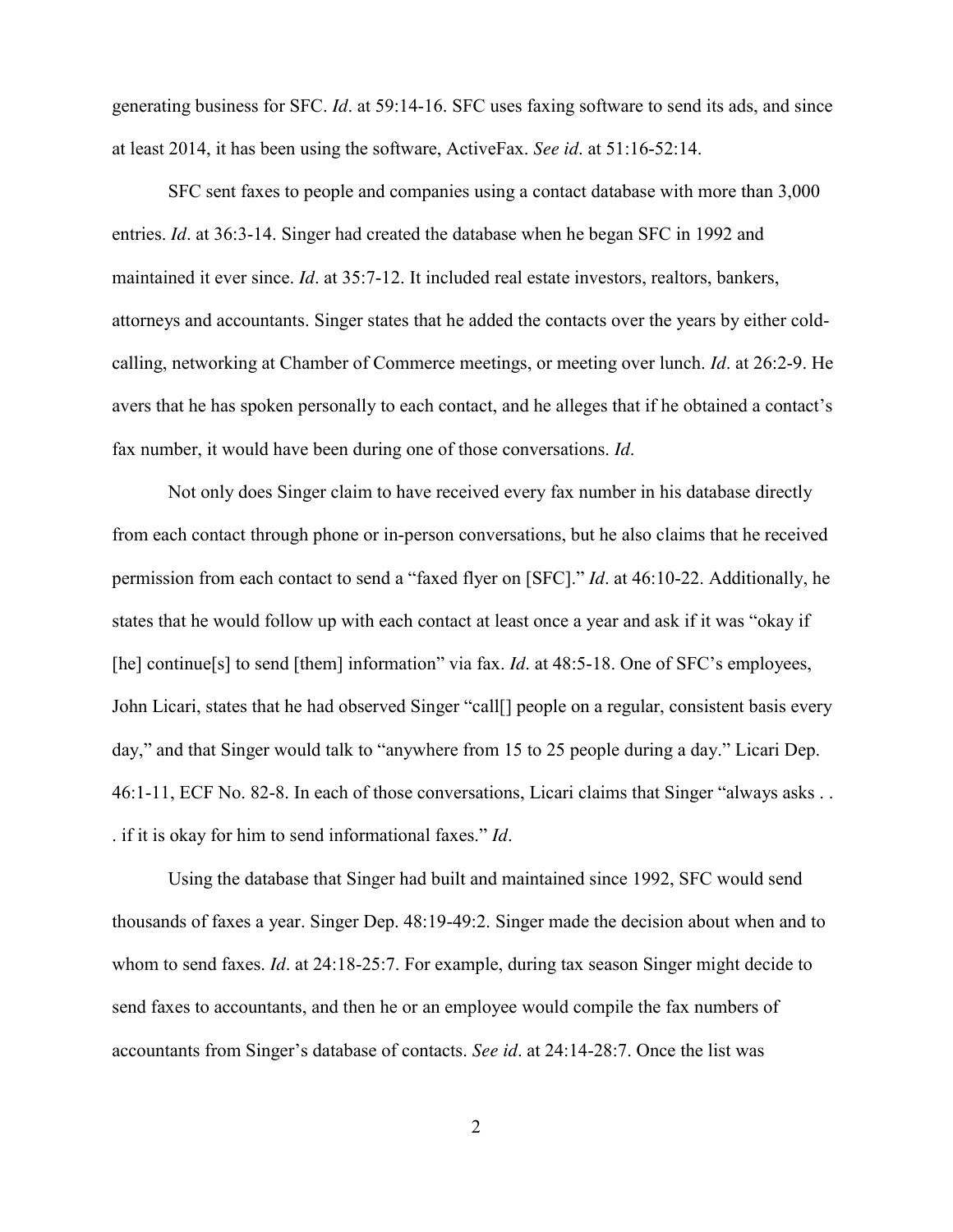compiled, an SFC employee would use the program ActiveFax to send the faxes. *Id*. at 28:8-17. Each specific fax sent to a specific group of people is considered one fax "broadcast," and ActiveFax creates a record of each broadcast that includes sufficient information to conclude that a fax was received. *See* Howard Rep. 6-14, ECF No. 82-4. A fax broadcast can involve thousands of recipients and occur over multiple days. *See id*.

#### **B. Faxes Received by Putative Class Members and Plaintiff KHS**

KHS moves to certify the following class based on claims under the Telephone Consumer Protection Act ("TCPA")<sup>3</sup>:

Each person sent one or more telephone facsimile messages during the period June 24, 2014 to June 22, 2016, from Singer Financial Corp. promoting the availability of commercial loans or real estate.

Pl.'s Am. Mot. Class Cert. 1, ECF No. 82.

Over the class period, the ActiveFax records indicate that SFC sent 30,706 faxes to 2,297 unique recipients. Howard Rep. 13. Some recipients received over 70 faxes. *Id*. As stated above, Singer claims to have obtained consent from every putative class member because every putative class member is on his contact list, and Singer says that he received consent to send faxes from everyone on that list. For example, during Singer's deposition he was asked about a putative class member, Apothaker Law Office, by opposing counsel. Singer Dep. 76:1-77:1. Singer stated that he remembered the contact from the firm as David Apothaker, and that Apothaker had done legal work for him. *Id*. He added that he "absolutely" had consent from Apothaker to send him

<sup>&</sup>lt;sup>3</sup> In 1991, Congress passed the Telephone Consumer Protection Act ("TCPA"), later amended by the Junk Fax Prevention Act of 2005. 47 U.S.C. § 227. The TCPA generally prohibits the sending of any "unsolicited advertisement" via fax. *Id.* § 227(b)(1)(C). A faxed advertisement is unsolicited if the recipient has not given "prior express invitation or permission" to receive it. *Id*. § 227(a)(5). To enforce the TCPA, Congress provided for a private right of action that allows individuals to sue for relief based on a violation "of the [statute] or the regulations prescribed under [the statute]." *Id.*  $\S$  227(b)(3). Any fax sender that violates the TCPA or its regulations faces a fine of \$500 for each fax sent, or up to \$1,500 for each fax if the violation was willful. *Id*.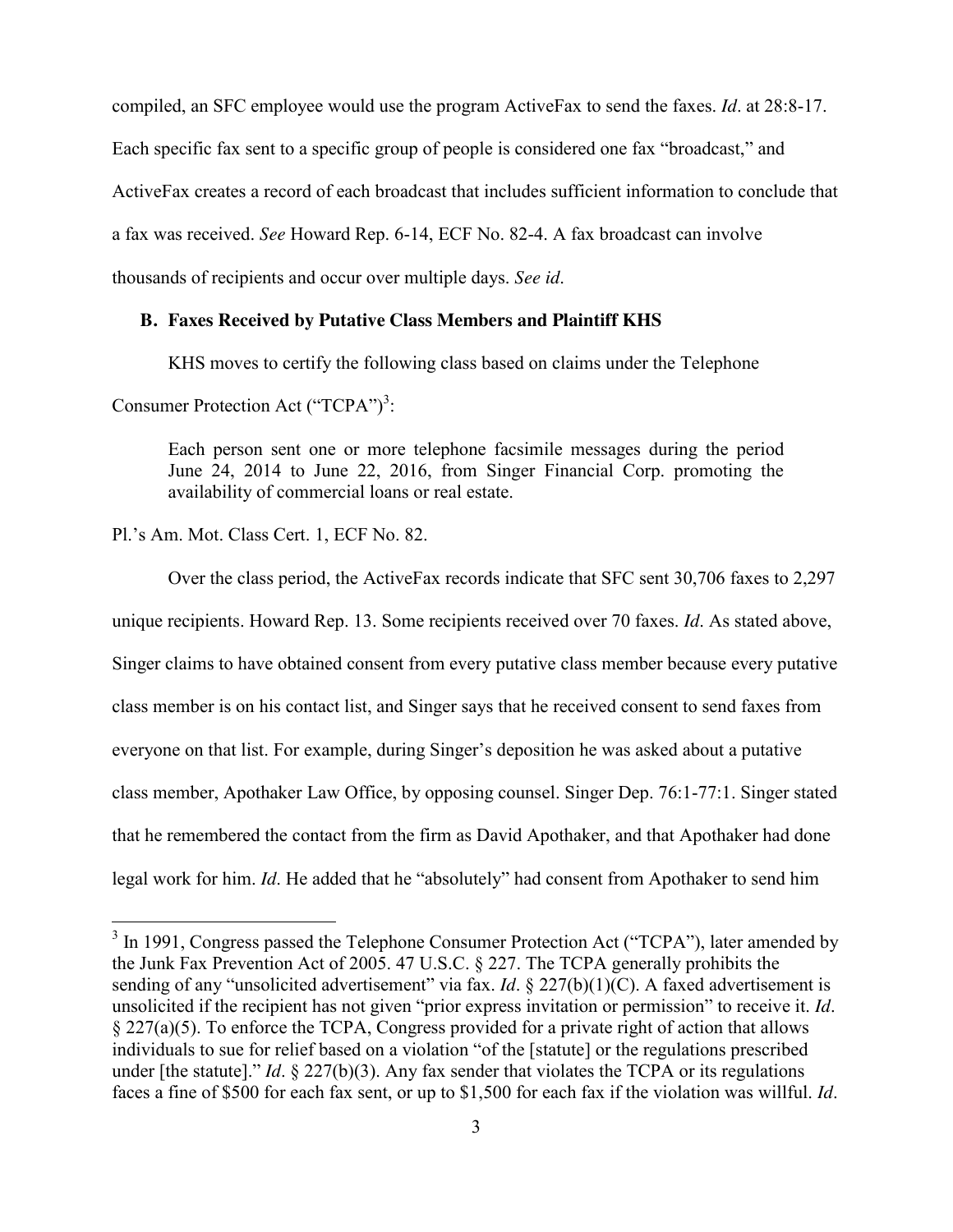faxes. *Id*. Singer did not explicitly discuss any other person on that fax list but said that Apothaker was "indicative of the whole list." *Id*. at 80:18-24.

During the class period, Plaintiff KHS alleges that it received eight faxed advertisements from SFC. The owner of KHS, Karl H. Schwemlein, denies that KHS was ever in contact with Singer or SFC, and he denies ever providing KHS' fax number to SFC along with consent to receive faxed ads. *See* Karl H. Schwemlein Dep. 12:5-17, ECF No. 82-5. On the other hand, Singer asserts that, in the 1990s he spoke directly with Schwemlein over the phone during a cold call. Singer Dep. 32:12-33:12. Like every other contact on his list Singer asserts that, in his conversation with Schwemlein. Singer was given permission to send a faxed flyer about SFC. Singer Dep. 42:22-44:14.

#### **II. LEGAL STANDARD**

To warrant certification, a "class action must satisfy the four requirements of Rule 23(a) and the requirements of either Rule 23(b)(1), (2), or (3)." *Marcus v. BMW of N. Am., LLC,* 687 F.3d 583, 590 (3d Cir. 2012). To meet the requirements of Rule 23(a): "(1) the class must be 'so numerous that joinder of all members is impracticable' (numerosity); (2) there must be 'questions of law or fact common to the class' (commonality); (3) 'the claims or defenses of the representative parties' must be 'typical of the claims or defenses of the class' (typicality); and (4) the named plaintiffs must 'fairly and adequately protect the interests of the class' (adequacy of representation, or simply adequacy)." *In re Cmty. Bank of N. Va.,* 622 F.3d 275, 291 (3d Cir. 2010) (quoting Fed. R. Civ. P. 23(a)(1)-(4)). In this case, KHS seeks certification under Rule 23(b)(3), which imposes the additional requirements that "(i) common questions of law or fact predominate (predominance), and (ii) the class action is the superior method for adjudication (superiority)." *Id.* Plaintiffs seeking certification pursuant to Rule 23(b)(3) must also first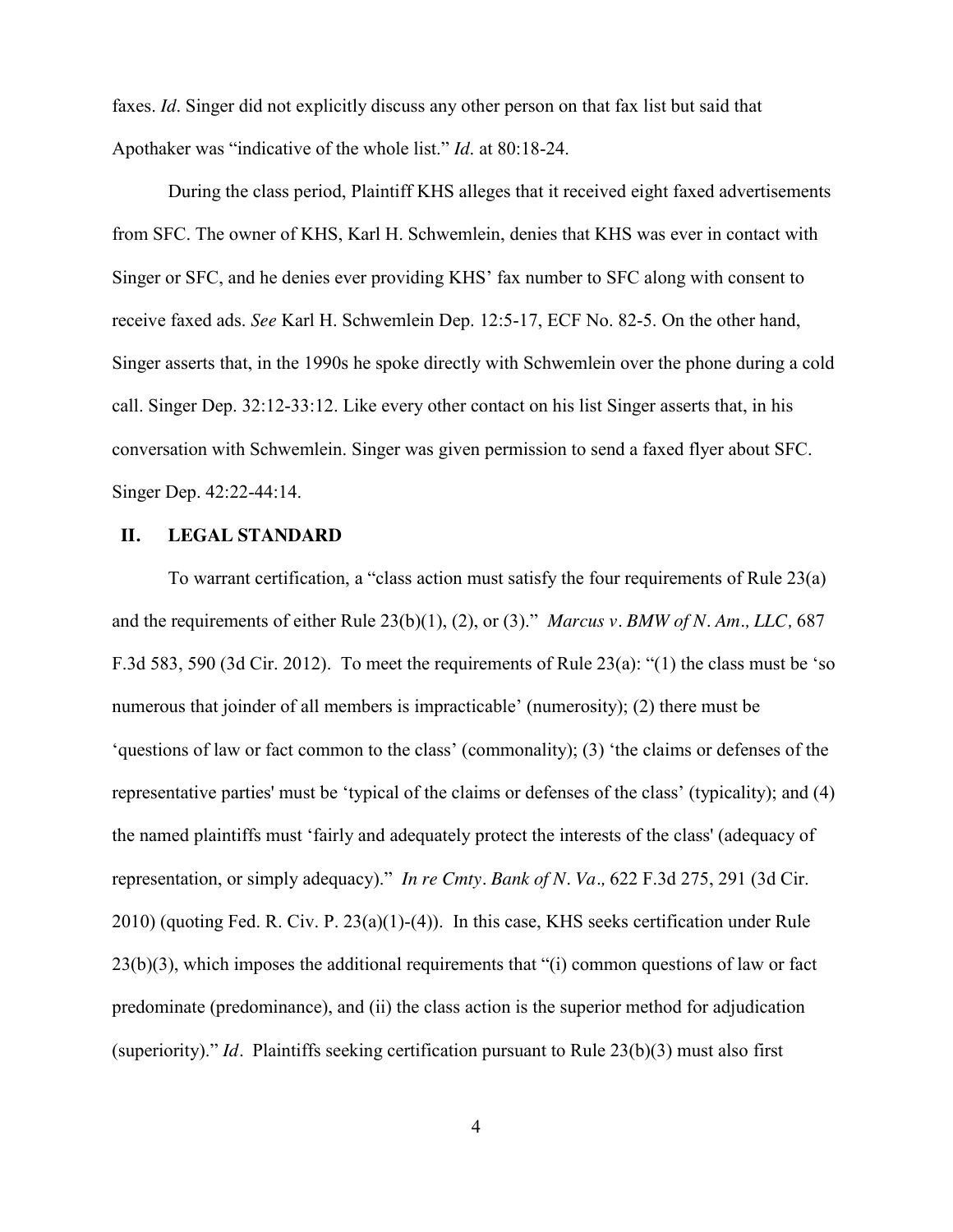demonstrate that the proposed class is "currently and readily ascertainable." *City Select Auto Sales Inc. v. BMW Bank of N. Am. Inc.*, 867 F.3d 434, 439 (3d Cir. 2017) (citation omitted).

Plaintiffs must affirmatively demonstrate compliance with Rule 23. *Wal-Mart Stores, Inc. v. Dukes*, 564 U.S. 338, 350-51 (2011). Rule 23 is not a pleading standard; each requirement must be "satisf[ied] through evidentiary proof." *Comcast Corp. v. Behrend,* 569 U.S. 27, 33 (2013). "Factual determinations necessary to make Rule 23 findings must be made by a preponderance of the evidence. . . . [T]o certify a class the court must thus find that the evidence more likely than not establishes each fact necessary to meet the requirements of Rule 23." *In re Hydrogen Peroxide Antitrust Litig.*, 552 F.3d 305, 320 (3d Cir. 2008). Before certifying a class, a court must perform a "rigorous analysis" to ensure that all the Rule 23 prerequisites have been satisfied. *Behrend*, 569 U.S. at 33 (quoting *Dukes*, 564 U.S. at 350-51).

## **III. DISCUSSION**

KHS has not established that—based on a preponderance of the evidence—its putative class meets the requirements of Rule 23. Specifically, KHS' motion for certification fails the predominance prong of Rule  $23(b)(3)$ . Therefore, I will focus the discussion on predominance and not address the other requirements under Rule 23.

To satisfy the predominance requirement of Rule 23(b)(3), a plaintiff must show that "questions of law or fact common to class members predominate over any questions affecting only individual members." Fed. R. Civ. P. 23(b)(3); *see also Neale v. Volvo Cars of N. Am., LLC*, 794 F.3d 353, 370 (3d Cir. 2015) ("[The] predominance test asks whether common issues of law or fact in the case predominate over non-common individualized issues of law or fact."). If proof of an essential element of the cause of action requires "individual treatment," then class certification is "unsuitable." *Hydrogen Peroxide*, 552 F.3d at 311 (quoting *Newton v. Merrill*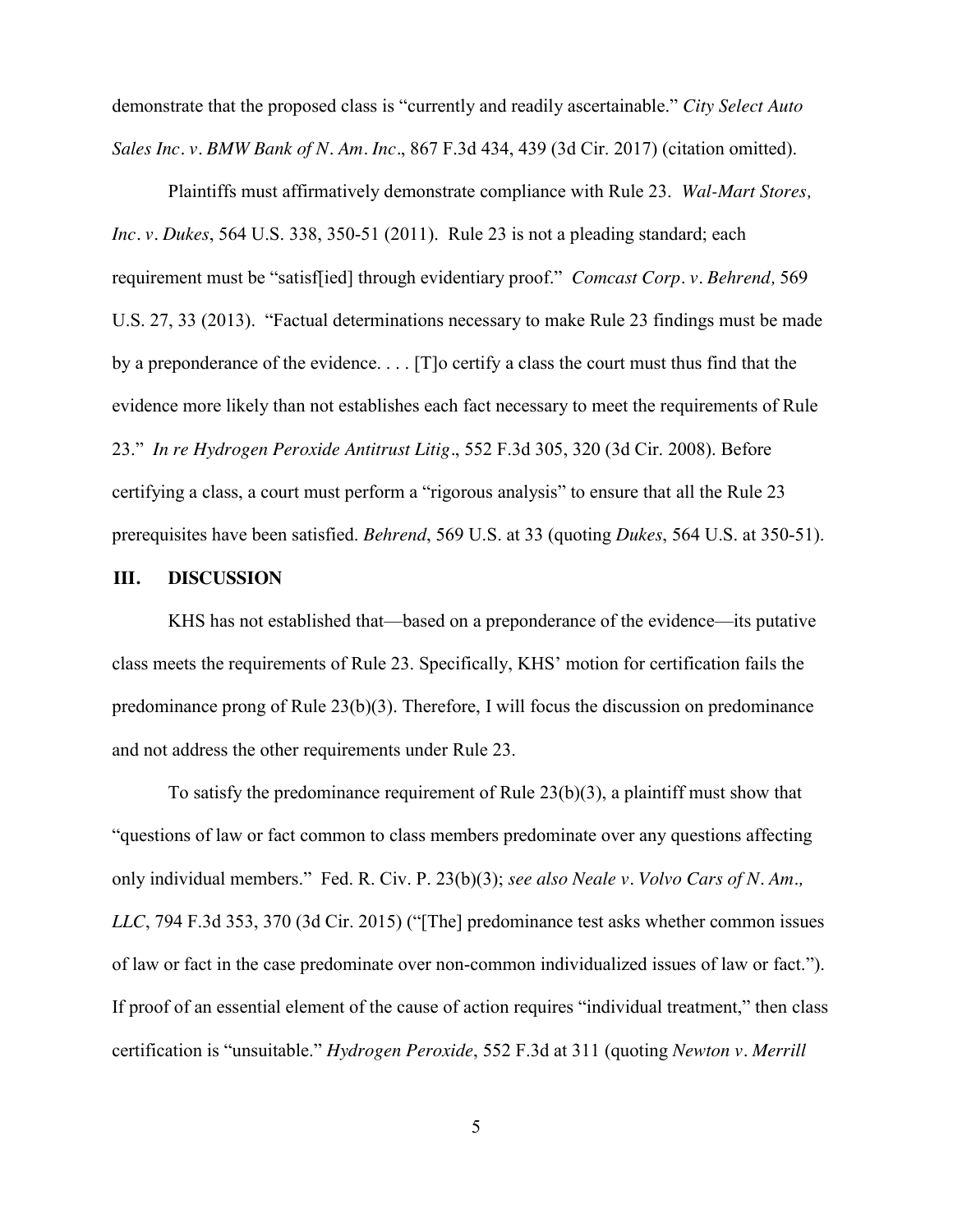*Lynch, Pierce, Fenner & Smith, Inc.*, 259 F.3d 154, 172 (3d Cir. 2001), *as amended* (Oct. 16, 2001)).

The standard for predominance is "demanding." *Id.* (quoting *Amchem Prod., Inc. v. Windsor*, 521 U.S. 591, 623-24 (1997)). It requires "some prediction as to how specific issues will play out in order to determine whether common or individual issues predominate in a given case." *Id*. (quoting *In re New Motor Vehicles Can. Exp. Antitrust Litig.,* 522 F.3d 6, 20 (1st Cir. 2008). Without a showing by a plaintiff of how common proof can establish those specific issues—such as liability, affirmative defenses, or damages—they "will inevitably overwhelm questions common to the class." *See Behrend*, 569 U.S. at 34.

In this case, a prediction of how issues will "play out" makes clear that the individualized question of consent will defeat predominance of common issues because the ultimate question for each class member will be whether a given fax sent by SFC was solicited or unsolicited. A violation of the TCPA only occurs if the fax in question was an "*unsolicited* advertisement." *See* 47 U.S.C. § 227(b)(1)(C) (emphasis added). A solicited advertisement is not a violation and does not require an opt-out notice. *Bais Yaakov of Spring Valley v. Fed. Commc'ns Comm'n*, 852 F.3d 1078, 1083 (D.C. Cir. 2017) (invalidating the Federal Communication Commission's "Solicited Fax Rule" that had required opt-out notices on *both* solicited and unsolicited ads), *cert. denied sub nom. Bais Yaakov of Spring Valley v. F.C.C.*, 138 S. Ct. 1043 (2018). 4

 <sup>4</sup> The D.C. Circuit's opinion in *Bais Yaakov* is likely binding even outside of the D.C. Circuit because that circuit had become the sole forum for addressing the FCC's rule. *Sandusky Wellness Ctr., LLC v. ASD Specialty Healthcare, Inc.*, 863 F.3d 460, 467 (6th Cir. 2017), *as corrected on denial of reh'g en banc* (Sept. 1, 2017), *cert. denied,* 138 S. Ct. 1284, 200 L. Ed. 2d 470 (2018) (citing *Peck v. Cingular Wireless, LLC*, 535 F.3d 1053, 1057 (9th Cir. 2008)). Whether or not *Bais Yaakov* is binding, the Court adopts its reasoning. *Accord Gorss Motels, Inc. v. Safemark Sys., LP*, No. 616CV01638ORL31DCI, 2018 WL 1635645, at \*6 (M.D. Fla. Apr. 5, 2018), *appeal docketed*, 18-12511 (11th Cir. June 15, 2018).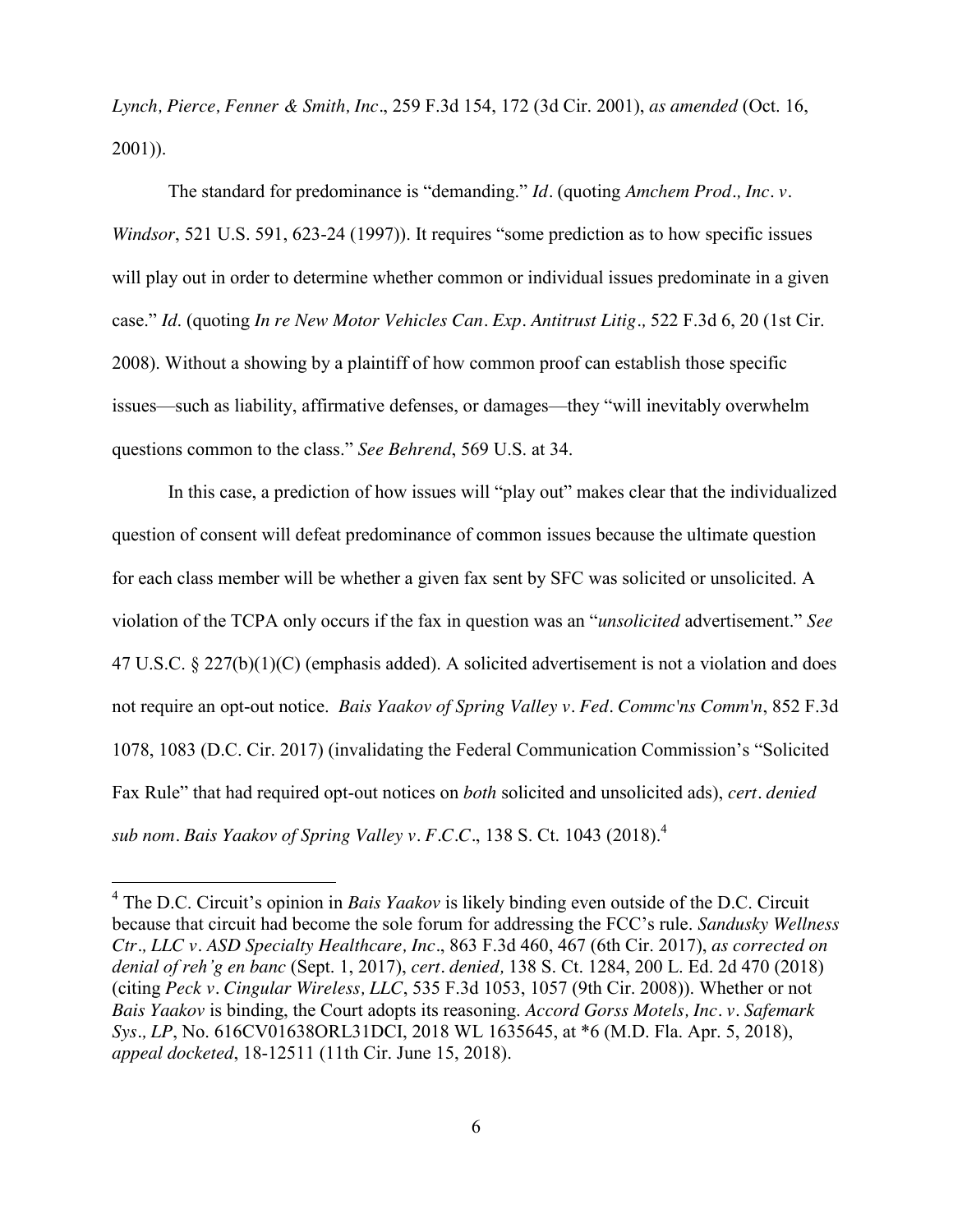A fax is a solicited advertisement if it was sent with the recipient's "prior express invitation or permission, in writing or otherwise." 47 U.S.C. § 227(a)(5). When a recipient voluntarily provides a contact number, she provides express consent to receive material "relate[d] to the reason why [she] provided [her] . . . number in the first place." *Fober v. Mgmt. & Tech. Consultants, LLC*, 886 F.3d 789, 793 (9th Cir. 2018); *see Daubert v. NRA Grp., LLC*, 861 F.3d 382, 390 (3d Cir. 2017) (explaining and incorporating the FCC's interpretation of "prior express consent" to include when a consumer provides his number to a creditor in a credit application and is then contacted by phone regarding that debt); *Blow v. Bijora, Inc.*, 855 F.3d 793, 804 (7th Cir. 2017) (finding express consent under the TCPA to receive various promotional texts from a retailer when a consumer had provided a cell phone number on a form to receive discounts from that retailer). Thus, if a fax number is voluntarily provided to a sender by a recipient, a court will have to analyze whether any fax sent to that recipient relates to the reason the contact info was provided in the first place, because if it does, then express consent was provided for the fax, and it cannot be an "unsolicited advertisement."

Individualized issues of consent often preclude class certification of TCPA fax cases. *See, e.g.*, *Sandusky Wellness Ctr., LLC v. ASD Specialty Healthcare, Inc.*, 863 F.3d 460, 470 (6th Cir. 2017); *Gene And Gene LLC v. BioPay LLC*, 541 F.3d 318, 329 (5th Cir. 2008); *Gorss Motels, Inc. v. Safemark Sys., LP*, No. 616CV01638ORL31DCI, 2018 WL 1635645, at \*6 (M.D. Fla. Apr. 5, 2018) ("[T]he issues of consent cannot be resolved without individualized inquiry, ... and . . . class certification is [thus] inappropriate."), *appeal docketed*, 18-12511 (11th Cir. June 15, 2018); *Alpha Tech Pet Inc. v. LaGasse, LLC*, No. 16 C 4321, 2017 WL 5069946, at \*8 (N.D. Ill. Nov. 3, 2017) ("[T]he Court finds that individualized consent issues would require a series of mini-trials, thus defeating predominance and superiority."); *Brodsky v. HumanaDental Ins. Co.*,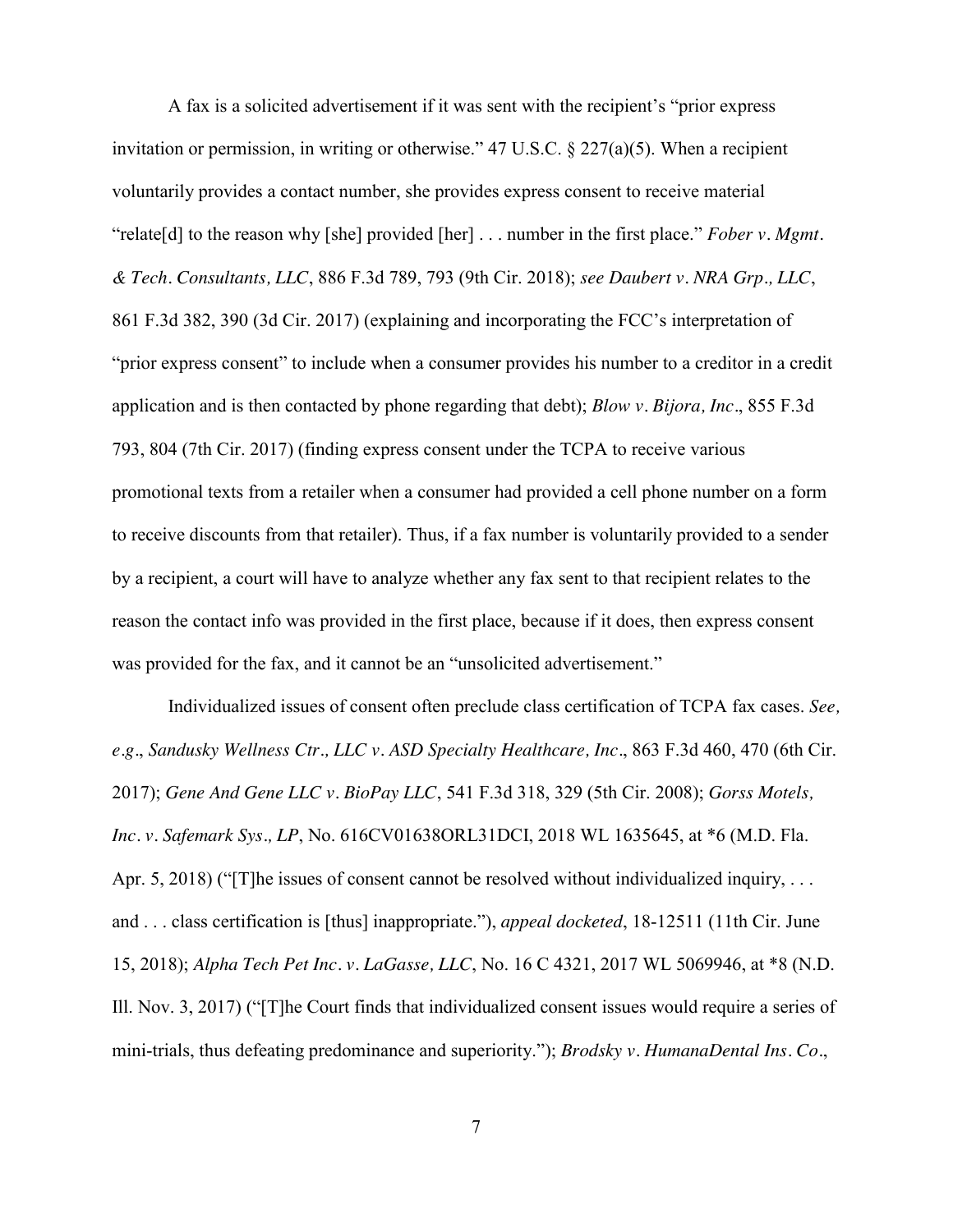269 F. Supp. 3d 841, 849 (N.D. Ill. 2017) ("[C]onsent issues defeat superiority and predominance . . . ."); *Forman v. Data Transfer, Inc.*, 164 F.R.D. 400, 404 (E.D. Pa. 1995) (determining that the "essential question of fact" was whether a fax was sent without express permission—a question that was "inherently individualized").

In *Sandusky*, the Sixth Circuit affirmed a district court's denial of a TCPA class based on individualized consent issues. 863 F.3d at 470. In that case, the defendant had allegedly sent illegal faxes to more than 40,000 putative class members. *Id*. at 468. Importantly, there was evidence that "several thousand" class members were actually former or current customers of the defendant. *Id*. Many of those customers had filled out forms providing both their names and fax numbers to defendant, arguably providing consent to receive faxed ads. *Id*. Identifying which of the class members were customers who had given consent would have required the district court to cross-check thousands of consent forms against the thousands of class. *Id*. at 469. Therefore, such an intensive individualized inquiry defeated class certification.

In *Gene*, the Fifth Circuit reversed the district court's finding that certification was proper for a TCPA fax claim. 541 F.3d at 323. The defendant had "culled fax numbers from purchased databases but also periodically culled fax numbers from various other sources" such as "from information submitted by merchants . . . , from information submitted at trade shows . . . , and also from lists of companies with which [defendant] or its affiliates had an established business relationship." *Id*. at 328. The court noted that the defendant's database that it used to send the faxes failed to provide an accurate recording of whether a recipient gave consent. *Id*. The circuit court determined that the plaintiff had not met its burden of demonstrating how "generalized proof concerning the lack of consent" could apply across the class in light of the disparate ways in which the defendant obtained the class members' fax information and lack of records. *Id*. at

8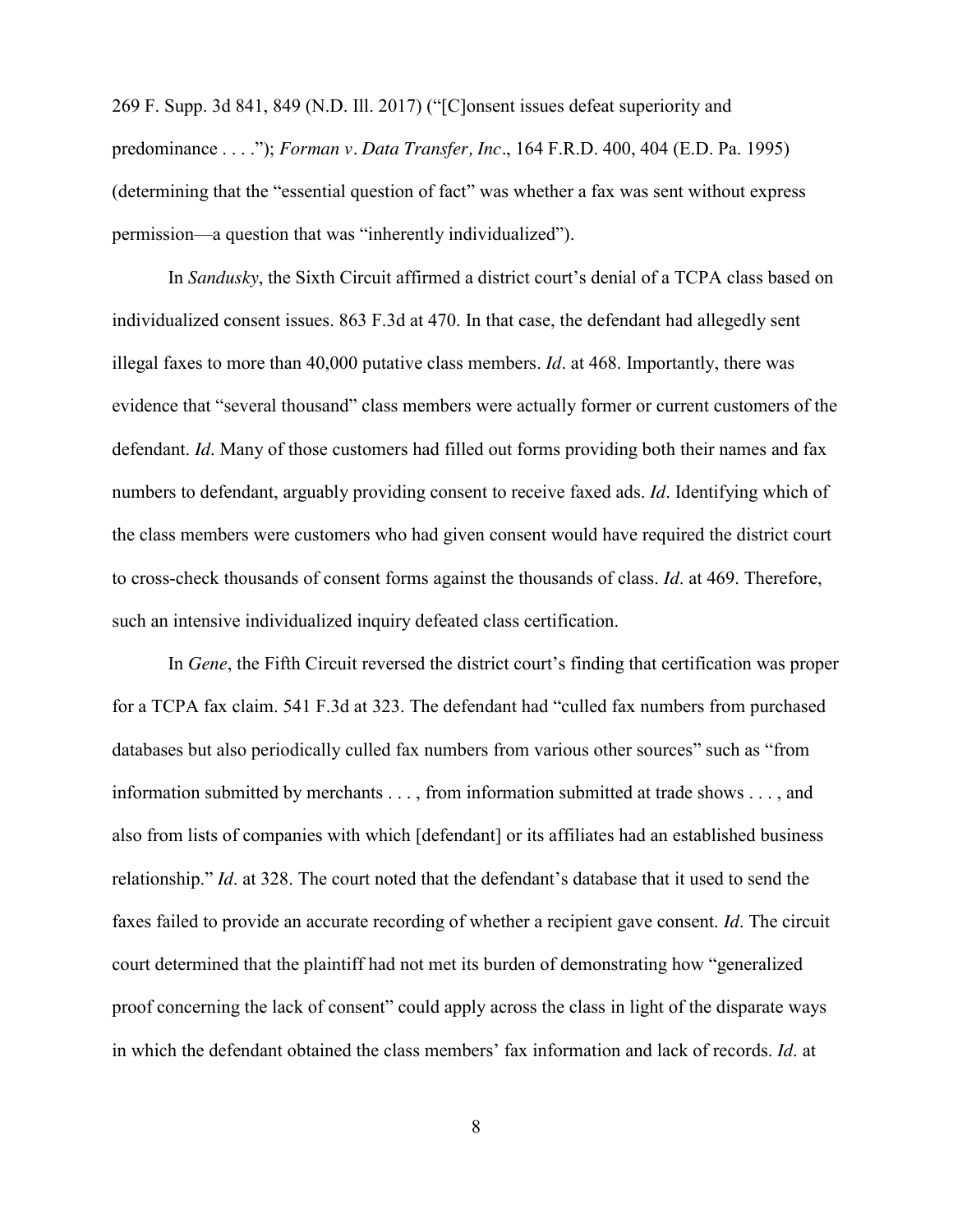329. Without generalized proof, the court concluded that "myriad mini-trials" on consent were unavoidable.

Here, the facts demonstrate many reasons why common questions will not predominate leading to the potential for thousands of mini-trials on the individualized issue of consent. For each class member, a fact finder will have to determine whether a received fax was solicited or unsolicited. This is raised because of the unchallenged nature of the evidence of how Singer created his contact list that was used to fax putative class members. Over the 25 years he was in business Singer claims to have added to his list continually by speaking directly to potential contacts, either through networking or on cold calls. Importantly, Singer claims that when he spoke to people and received a fax number, he always would ask for permission to send faxed flyers. Thus, issues of consent are clearly raised even more strongly than those in *Gene* where the various ways in which contacts were added coupled with the possibility of consent precluded class certification. *See* 541 F.3d at 329; *Brodsky*, 269 F. Supp. 3d at 849 (finding that "idiosyncratic consent issues defeat . . . predominance"). Additionally, like the potential for thousands of individualized inquires in *Sandusky*, the fact that Singer claims he received consent from each contact would require, at minimum, some inquiry by a factfinder into every class member. *See Sandusky*, 863 F.3d at 468-69; *Alpha Tech Pet Inc., LLC*, 2017 WL 5069946, at \*5. KHS failed to elicit any common evidence that those who received a fax had not given their consent.

KHS' own individual claim is illustrative of the problem. On the one hand, Singer claims that he remembers a specific conversation with Karl H. Schwemlein of KHS. Singer states that he asked for Schwemlein's fax number and also asked whether he could "send [him] some information on [Singer's] company." Singer Dep. 42:22-43:23. On the other hand, Schwemlein

9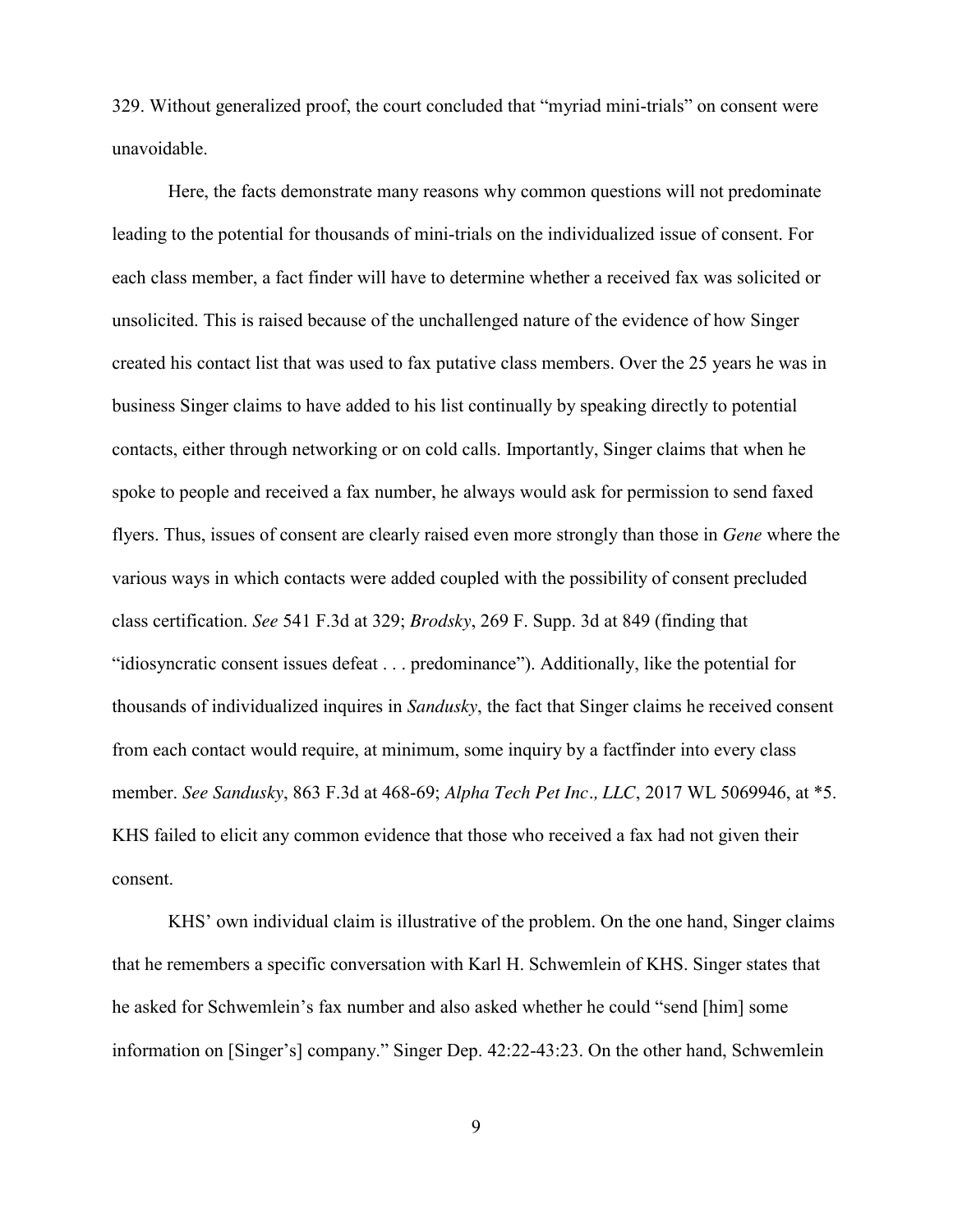denies ever speaking to Singer or having any knowledge of him or his company. Karl H. Schwemlein Dep. 12:5-17. KHS has not provided any further evidence to contest Singer's assertion of consent. Without more, whether Singer and Schwemlein spoke and which party is more credible is simply a fact question that must be determined by a jury. When this situation is aggregated with the potentially thousands of other class members, it creates the very real potential for thousands of mini-trials.

Further evidence of the potential for mini-trials is shown by Singer's ability to demonstrate in-depth knowledge of a one of his contacts when questioned by opposing counsel. During his deposition, Singer was asked about the Apothaker Law Office by opposing counsel. Singer stated that he remembered the contact from the firm as David Apothaker, and that Apothaker had done legal work for him. Singer Dep. 76:5-77:1. Singer also claimed that he "absolutely" had consent to send Apothaker faxes. *Id*. It would require immense court resources to sort out the possible unique paths of each class member to Singer's contact list.

KHS claims that even if Singer received consent to send faxes, that consent was for "information" and not advertising. The problem for KHS, however, is that if a recipient voluntarily gives her fax number, she consents to receive material related to the reason she gave the number. *See Fober*, 886 F.3d at 793. Singer has alleged that he received fax numbers and consent from each class member both to receive "flyer[s]," Singer Dep. 46:7-21, and "information" on SFC, *id*. at 47:17-48:18. To determine whether the faxes relate to the reason that a class member gave her fax number, the Court, or a jury, would have to engage in an intensely fact specific inquiry—requiring precise analysis of the conversation as well as credibility determinations. Again, purported conversations with other class members may raise

10